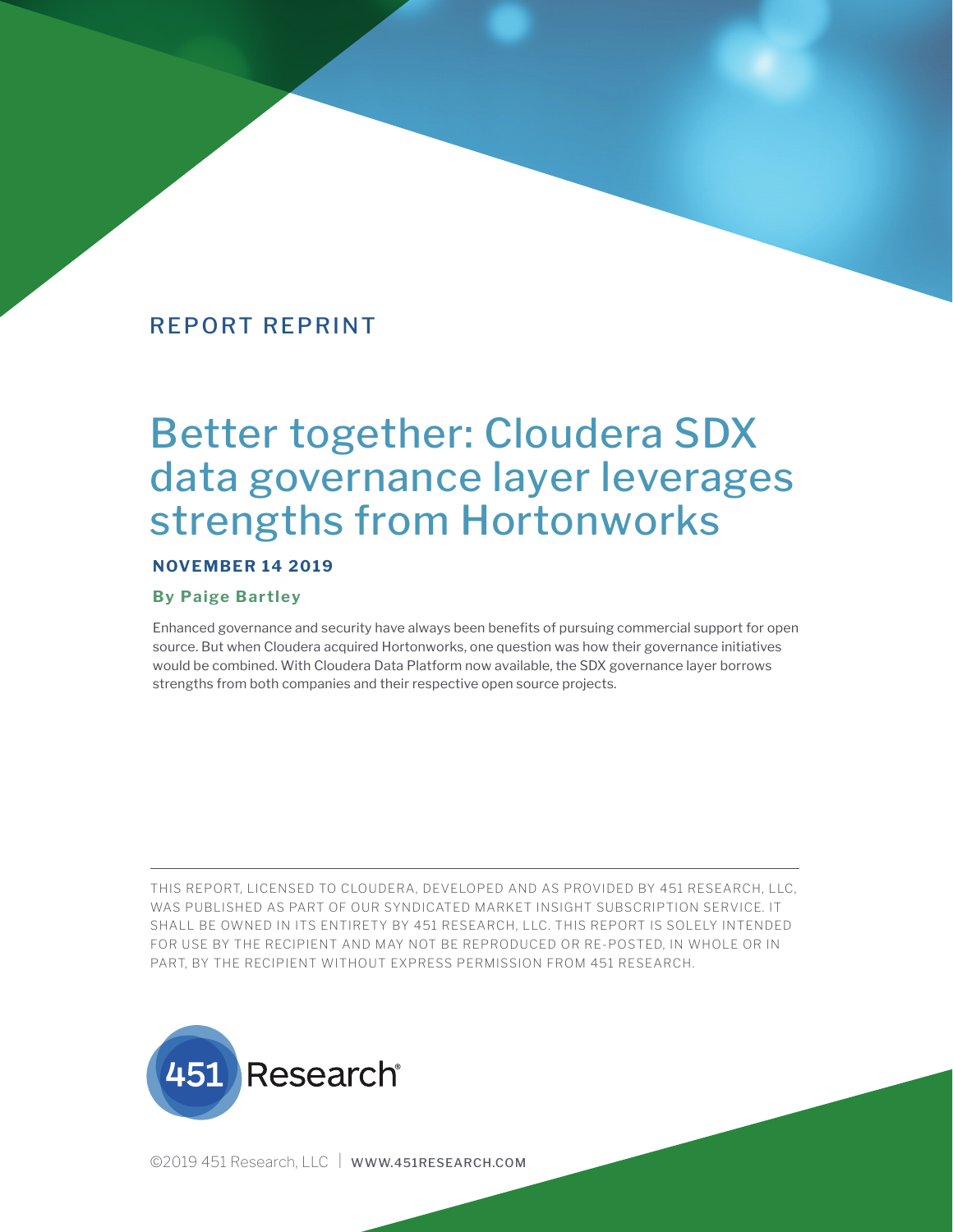## **Introduction**

With the general availability of Cloudera Data Platform (CDP) announced in late September, Cloudera made it clear that it was combining the strengths of the former Hortonworks technology assets into the revamped offering. Given the historical parallels between these former competitors, there was significant overlap in some of the technological capabilities and open source projects that the respective organizations had pursued over time, and the general availability announcement of the new platform was an opportunity to clarify the company's vision for data governance functionality. Cloudera SDX, first established in 2017 and short for 'shared data experience,' will merge with Hortonwork's DataPlane Services to be the official branding and presence of the combined company's governance abstraction layer moving forward, although the layer itself borrows key elements and strengths from the offerings and projects of both organizations.

Cloudera SDX meshes closely with the Cloudera Data Catalog – fleshed out from the technology assets of the former Hortonworks Data Steward Studio – to provide navigability and governance control for data across environments, whether that be multi-cloud, hybrid or on-premises. So the SDX layer is poised as an enabler for a broad spectrum of users and use cases, ranging from compliance control to data exploration.

## **451 TAKE**

Data governance and security requirements have always been a major motivator for the adoption of commercial support for open source projects, as was the case with Hadoop – at least initially – with both Cloudera and Hortonworks. SDX and DataPlane Services were introduced from each company, respectively, to address the growing complexity of unified data governance across diversifying cloud and hybrid data environments; so when the brands joined forces, one of the biggest lingering questions was how they would combine their parallel investments in governance functionality.

The current iteration of SDX did have to choose 'winners' and 'losers' with overlapping functionality, potentially creating tension for long-time customers as they progress on their upgrade paths toward CDP. However, Cloudera posits these decisions will ultimately facilitate a governed ecosystem where personas across IT and lines of business can get the custom compute environments they need without straying toward unmanaged solutions. The challenge in fending off shadow IT, of course, will be full end-user adoption of the platform: something that remains to be seen as Cloudera continues to flesh out functionality for less-technical personas such as data stewards and compliance teams.

### **Context**

Data governance is increasingly viewed as an enabler of business value by organizations rather than a cost center; according to 451 Research's Voice of the Enterprise, Data & Analytics, 2H 2019 survey results, 71% of respondents 'completely' or 'mostly' agreed that data governance is seen as an enabler of business value within their organization. But for governance to become an enabler rather than a burden, it needs to be made accessible to multiple stakeholders and seamlessly effective across data environments. This is exactly what Cloudera is aiming to do with its SDX layer.

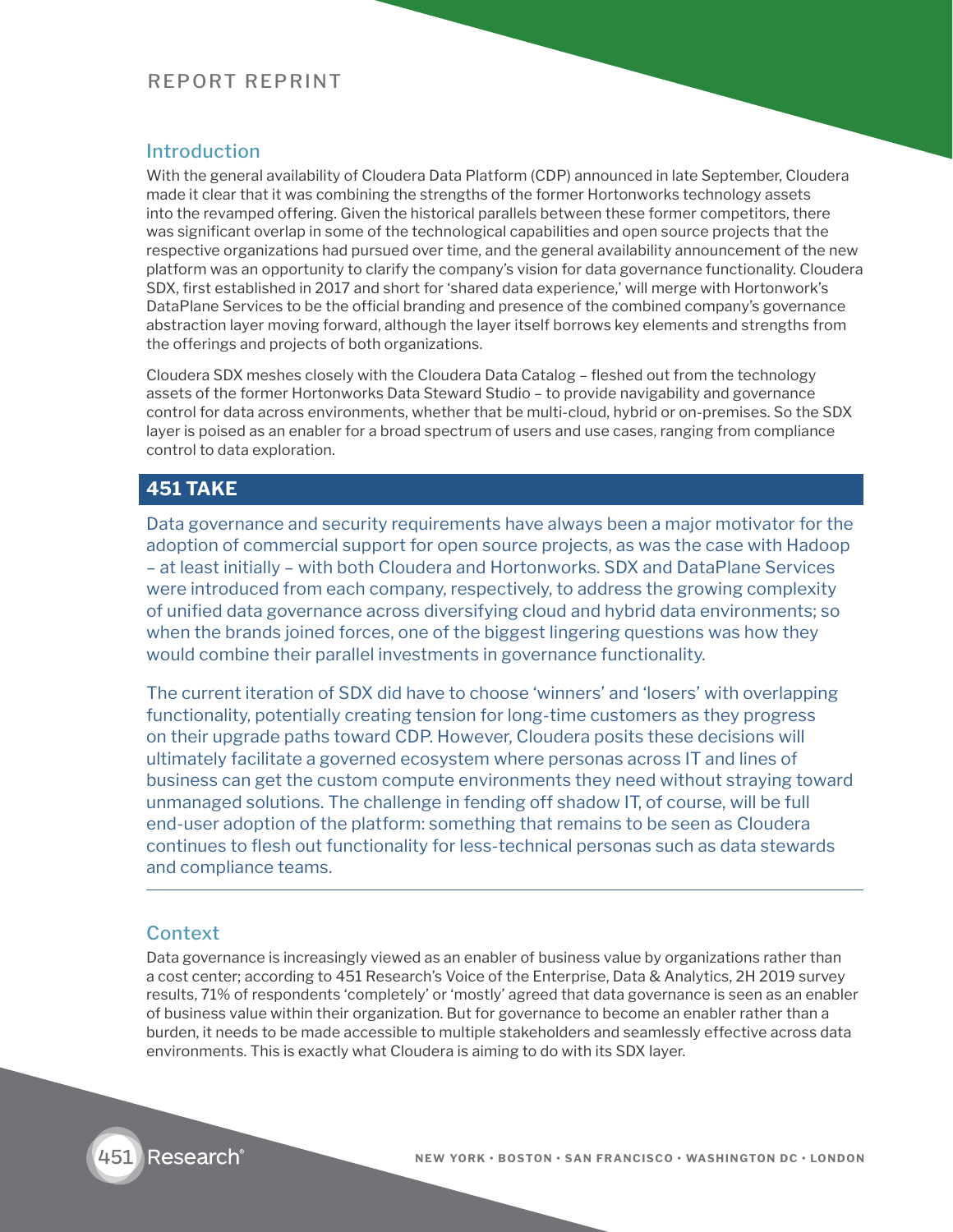When SDX was first announced in 2017 by Cloudera prior to the merger with Hortonworks, it was positioned as a unified governance layer for uniformly managing data across clusters and environments to enable a single point of control for data being used in various workloads and use cases. DataPlane Services, introduced at nearly the same time by Hortonworks, was similarly positioned, but with an emphasis on extensibility and tools for business persona involvement in governance, typified by the Data Steward Studio offering. Both SDX and DataPlane Services integrated with their respective vendors' endorsed Apache projects related to security: Sentry and Ranger, respectively. With the combination of the companies, the challenge was deciding how to merge these technology assets into a cohesive governance layer that would enable both IT and line-of-business users to work together, seamlessly leveraging data without departmental or role friction.

As Cloudera advances deeper into supporting MLOps with its newly announced Cloudera Machine Learning managed offering, the importance of SDX will only increase because data science workflows depend on governed and high-quality data sources. However, well-managed data sources alone are not enough; they need to be navigable by a variety of enterprise stakeholders. With an architectural rebuild and re-implementation of SDX, including a refined data catalog, the Cloudera data ecosystem aims to make data across clouds and other environments centrally accessible by those who need it, facilitating collaboration.

The announcement of CDP in late September, in conjunction with the Strata Data Conference in New York City, largely resolved the details around combination of Cloudera and Hortonworks technology assets, and fleshed out SDX as a concrete architectural component borrowing elements both from the original respective offerings from each company. Some of the key details are as follows.

## **Developments**

#### **Integration of governance and security: standardizing on Apache Ranger**

For Cloudera, some difficult decisions needed to be made regarding 'winners' and 'losers' when there was obvious overlap with Hortonworks functionality. And security integration with SDX, for use cases such as managing role-based (as well as attribute-based) access to data, is a critical piece of the data governance puzzle, especially under modern data privacy and protection mandates such as GDPR and CCPA. Originally, Cloudera and Hortonworks as separate business entities had each latched on to separate Apache projects – Sentry and Ranger, respectively – to help fulfill these needs. However, these two projects were very similar in their objectives and capabilities. Cloudera today has made the decision to standardize on Apache Ranger for security functionality: the project that arguably had slightly more advanced and fine-grained controls for data. Cloudera suggests that although the initial switchover to Ranger for past users of Sentry may pose a minor organizational speedbump, there will be a tool available to assist in the process, and businesses may find they need fewer policies in Ranger to accomplish the same things that were formerly done in Sentry. Centralized administration of security policies across clusters is the goal, with the ability to not only control for role-based access at the column level, but also to set controls for time-based rules and data masking.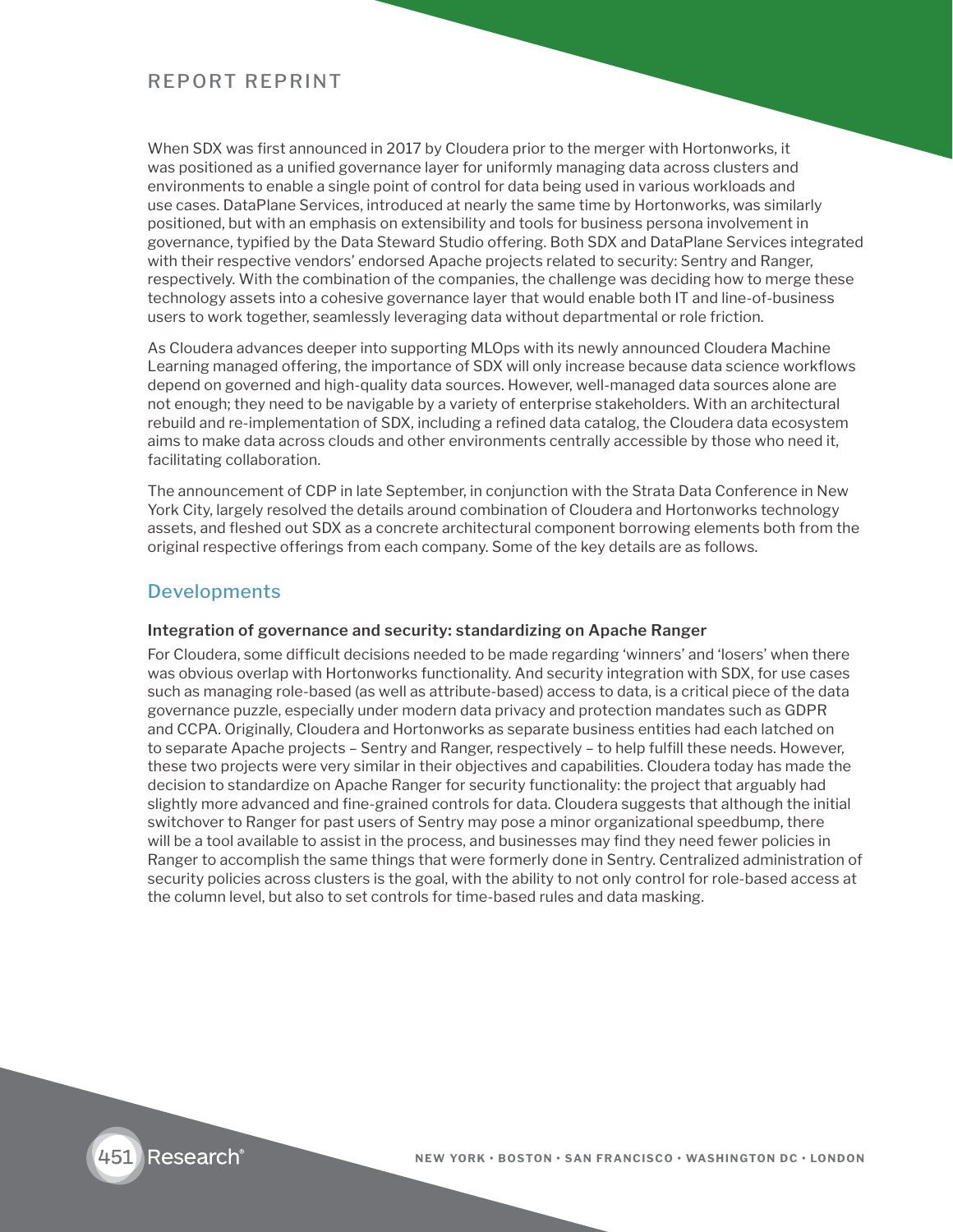#### **Extensibility of SDX: incorporating the adaptability of Hortonworks DataPlane Services**

When Hortonworks first introduced DataPlane Services as its unified governance layer, also in 2017 – almost simultaneously with then-competing Cloudera's announcement of SDX governance functionality – the differentiation emphasis was on extensibility and governance support of Hortonworks' streaming data capabilities. DataPlane Services was designed to grow and adapt over time, supporting different use cases and functions. Now that Cloudera has absorbed the technology assets associated with Hortonworks DataFlow for streaming data, the updated Cloudera SDX governance layer is incorporating the highlights of the DataPlane Services offering: most notably its extensibility, points of entry and friendly UX for line-of-business users, as well as integration with streaming data management functionality.

#### **Cloudera Navigator and Hortonworks' Apache Atlas: charting a new course**

In principle, prior to the acquisition by Cloudera, Hortonworks was philosophically more of an open source purist. While gentle ribbing regarding the number of Apache 'zoo animals' that Hortonworks wrangled at any given time may have become a trope, the fact remained that the company tended to support open source projects for functionality whenever possible. Cloudera, on the other hand, initially supported more of an 'open core' model that used proprietary software as a governance and management wrapper for open source features. So when it came to needs such as data lineage and metadata, the two companies diverged somewhat, as typified by their respective supported projects and/or offerings: the proprietary Cloudera Navigator and Apache Atlas as supported by Hortonworks. Today, with Cloudera adopting a pure open source model, the two philosophies are being merged into the singular SDX layer: picking the strengths of each respective product and project. For instance, the new Cloudera Data Catalog borrows significant aesthetic and UX elements from Cloudera Navigator, making it more easily accessible to business personas – such as data stewards and compliance professionals – that are invested in the management and control of data. However, its underlying technical capabilities for handling metadata in a standardized way are very much inherited from the open source Apache Atlas, benefiting from the standards – and capabilities for real-time capture of metadata -- that it established.

#### **A modern multi-cloud and hybrid data catalog: borrowing functionality from Hortonworks**

The Cloudera Data Catalog associated with CDP aims to be an enterprise-wide catalog that can establish a unified metadata layer across diverse multi-cloud and hybrid environments. Architecturally, within CDP, the data catalog sits within the Cloudera Control Plane, which runs vertical to the CDP stack and offers single-view capabilities for multiple management and navigation purposes. The company has emphasized that the data catalog is a core part of strategy; without the ability to evaluate the attributes of data and understand context, it is impossible to assign levels of accuracy or gauge eventual output; the catalog is the portal that will allow users to navigate and interpret these informational resources. From a user experience perspective, the catalog front end looks a lot like the former Cloudera Navigator product, aiding in usability; however, under the hood, it has been merged with the technology of Hortonworks Data Steward Studio to provide richer governance capabilities for data. Users with appropriate permissions can pattern match, identify, profile and detect certain data types: creating policies for sensitive or other relevant types of data. Profiling, in fact, can even be done automatically without dependence on individual users. Additionally, because Data Steward Studio profilers will match with IBM's StoredIQ, the governance reach is further increased via business partnership. The merging of investments continues with Apache Atlas' functionality, as nearly anything in Atlas – glossary, taxonomy – can be leveraged in the catalog, and integration with Ranger allows for continuous policy enforcement.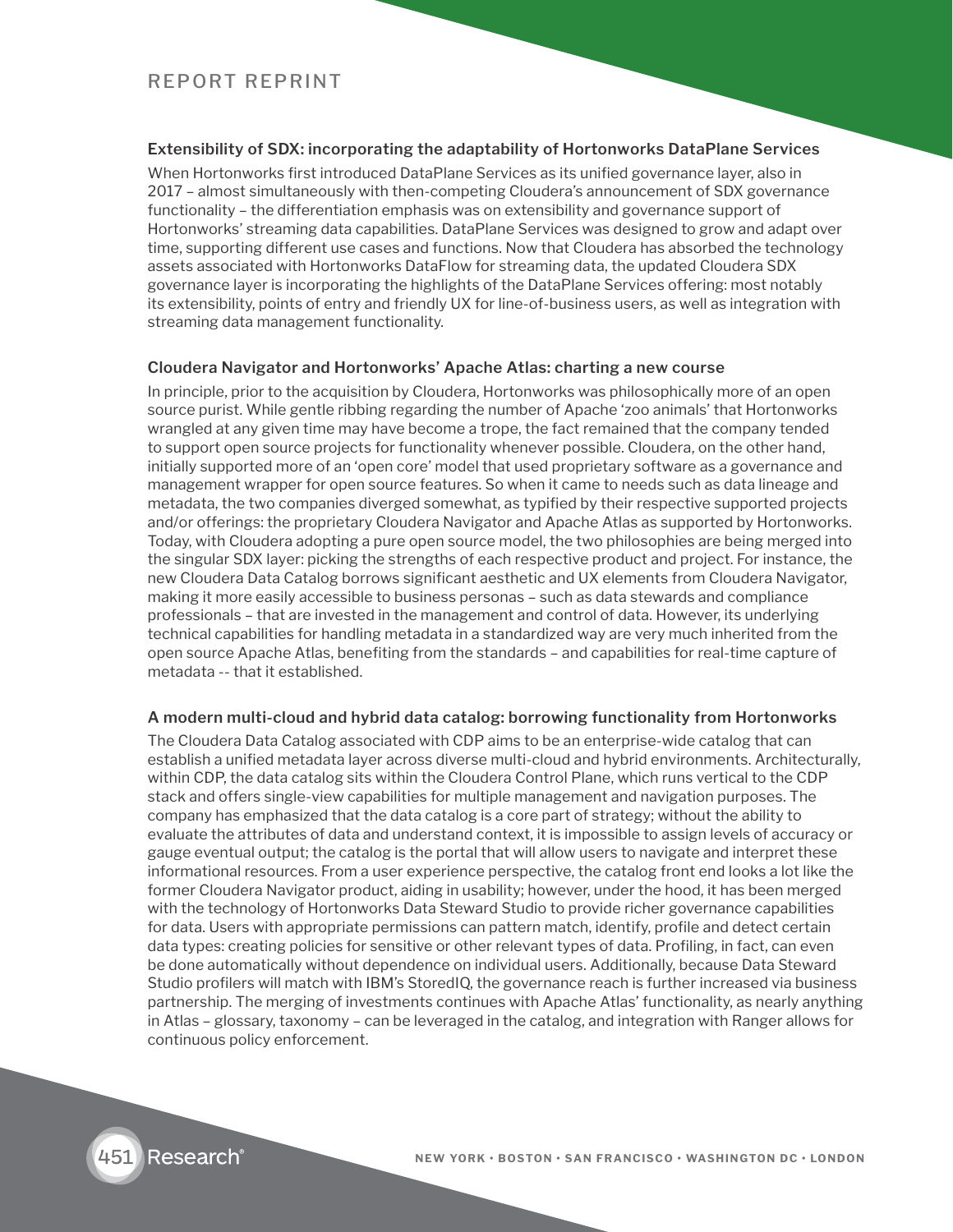## Competition

Prior to Cloudera and Hortonworks joining forces, MapR was the third major player in the commercial Hadoop distribution competitive landscape. These days, the company has since been acquired by Hewlett Packard Enterprise, ostensibly to bolster its Intelligent Data Platform. So while the MapR assets might nominally compete with Cloudera from a technological perspective, Cloudera's partnership with HPE makes this overt rivalry less likely. What is more likely is potential overlap and competition between the respective companies' AI/ML offerings.

A number of newer software providers aim to tackle the challenge of administering role-based and policy-based access controls for data, much like Ranger, to ensure the right people have the right access to the right data at the right times. Immuta, Okera and PlainID all offer central controls for administering access to data that may reside in diverse repositories and locations. With an emphasis on facilitating self-service and remaining invisible to the business end user consuming the data, these products aim to accelerate initiatives such as data science and analytics while ensuring control for use cases such as data privacy and compliance.

The data catalog market, and closely related governance market, is sprawling with enormous overlap. Perhaps most relevant are the largest providers with cloud ecosystems and accompanying catalog/ governance capabilities: Amazon, IBM, Google, Microsoft and Oracle – although Cloudera's close partnership with IBM makes direct competitive pressure less likely in this scenario. Data 'catalog' definitions may vary by vendor, but all cloud providers listed offer a metadata layer for their cloud, and provide ways to navigate and exert (at least basic) governance controls on the data held there.

A thriving pack of governance and data catalog providers exists outside of the public cloud providers. Informatica, with its Enterprise Data Catalog (EDC) and Axon product, is a good example of a company providing unified navigation and governance controls for data spread across multi-cloud and hybrid environments. ASG Technologies provides rich data lineage, catalog and metadata management capabilities in its Data Intelligence offering. Alation, Collibra and Waterline Data are all known primarily for their catalogs. Analytics platform and data prep specialist Alteryx offers a data catalog as part of its Alteryx Connect data management and collaboration module, as well as its planned Server.NEXT offering. Likewise, Qlik has data catalog functionality in its analytics ecosystem via its Podium Data assets. Unifi Software, focused on self-service management and enablement, recently broke off its data catalog into an optional stand-alone offering. And Zaloni, a data lake management provider, also has a catalog, potentially putting it in competition with Cloudera.